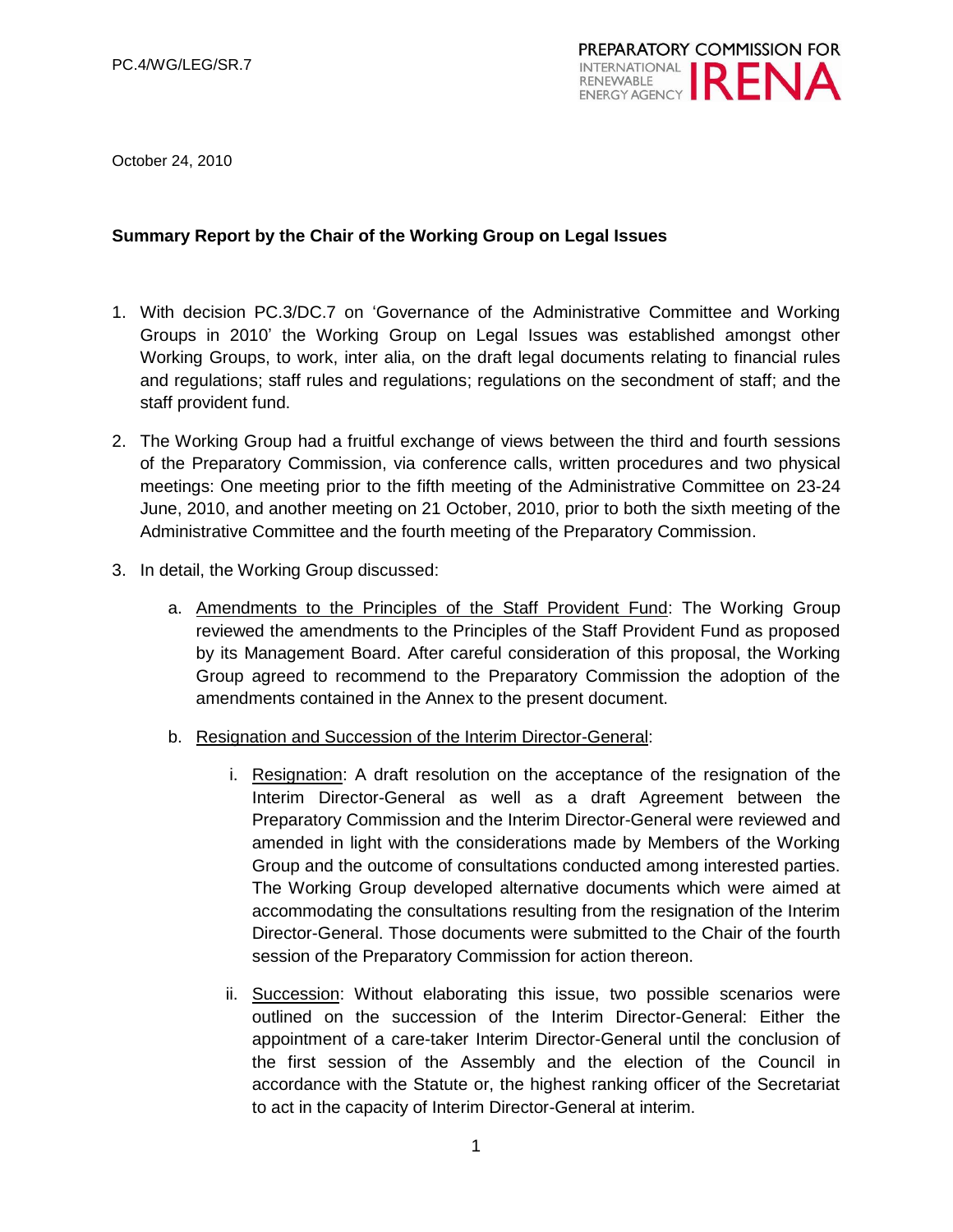- iii. Appointment process of the Director-General: It was considered that the procedure currently is under discussion in the Working Group on Budget and Transition and hence a discussion in the Legal Working Group was not necessary.
- c. Draft Transfer Protocol: Members had an exchange of views on the exact legal nature of the dissolution of the Commission and the subsequent transfer of assets and liabilities to the Agency. As a consequence, it was highlighted that staff should be informed in due time of the upcoming necessary changes in the contractual relationship and on its implications. Considering the nature of the document, i.e. that it addresses issues of transition rather than solely legal issues, it was considered that the transfer protocol should be discussed within the Working Group on Budget and Transition.
- d. Draft Financial Regulations: The Working Group had the opportunity to exchange views on a range of issues such as the Working Capital Fund, internal controls and audit, due diligence, and the current system of staff assessment. It was agreed that these issues would need further consideration.
- e. **External audit:** Members of the Working Group expressed differing views on the interpretation of the applicable Financial Regulations for the external audit, but in general agreed on the urgency of conducting such an audit, especially bearing in mind the recommendations made by the Financial and Organisational Review Committee. One possibility discussed was to undertake two parallel audits, one carried out by a public audit institution with another being carried out by a private auditor. As a consequence of the differing views, the Chair considers that this issue should be brought before the policy making organ for further exchange of views and possible decision.
- 4. The Working Group notes that a number of questions need to be resolved in respect of the above mentioned documents, and additionally with regard to the draft Staff Regulations, the Ethics and Whistleblower policies and financial disclosure. Therefore, the Working Group will further consult in the upcoming months towards the last session of the Preparatory Commission in order to facilitate a smooth transition process.
- 5. The Working Group, having considered the proposal made by Germany to establish a procedure for the adoption of the Host Country Agreement for the Bonn Center, recommended this issue be referred to the Chair of the Administrative Committee and the Chair of the Preparatory Commission for further consultation.
- 6. The Chair of the Working Group on Legal Issues noted that he would facilitate consultations leading to identifying a possible successor. The members of the Working Group of Legal Issues expressed their sincere gratitude for the contributions of the Chair to the Working Group.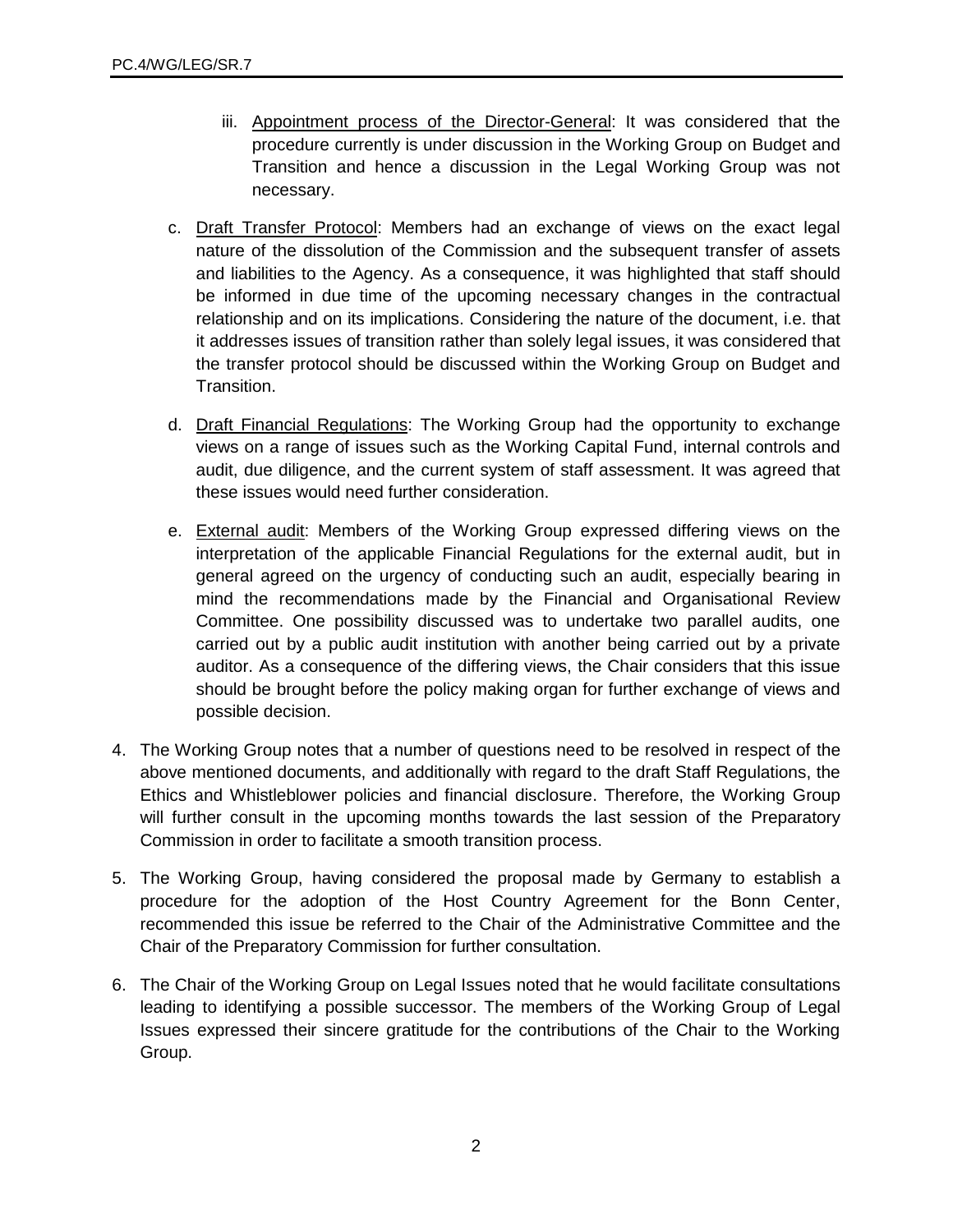Action requested:

7. The Working Group requests the Preparatory Commission to take note of this report and to approve the amendments to the Principles to the Staff Provident Fund as contained in the Annex hereto.

St John Hoskyns, Doug Cook United Kingdom Chairs of the Working Group on Legal Issues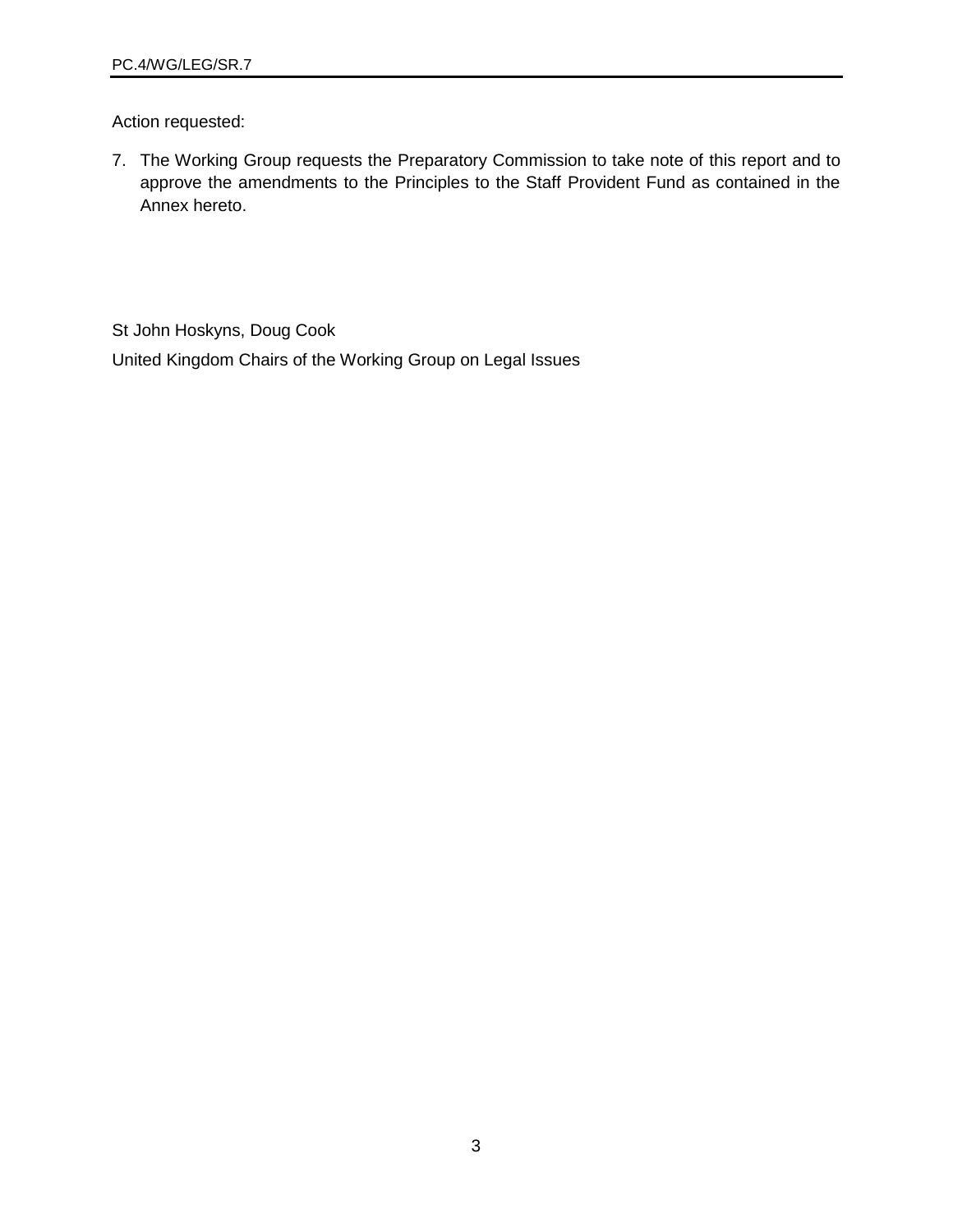ANNEX

Provisions in strikethrough are deleted

Underlined provisions are newly added

## **Amendments to the Principles for the Staff Provident Fund**

#### **Article 1 Objectives and Status of the Staff Provident Fund**

1.1. A Staff Provident Fund (hereinafter the "Provident Fund") is established for the exclusive purpose of providing:  $(a)$  all staff members Employees of the Preparatory Commission (hereinafter "staff membersEmployees") for the International Renewable Energy Agency (hereinafter "the Commission") participating in the Provident Fund, upon separation from their service in case of retirement or for other reasons, with a benefit in the form of a lump sum as well as: (b) with death and disability benefits for them or their qualifying dependants and beneficiaries.

[…]

1.6. The membership of the Provident Fund, Employer and Employee obligations of the staff members and of the Commission, and benefits under the Provident Fund shall be governed by these Principles and such supplementary Rules which the Management Board will establish.

[…]

#### **Article 2 Benefits provided by the Provident Fund**

- 2.1 The Provident Fund shall provide lump sum benefits for eligible staff members Employees of the Commission.
- 2.2 The Provident Fund shall maintain an account for each staff Mmember which shall be credited with contributions and an investment return as specified in the investment policy.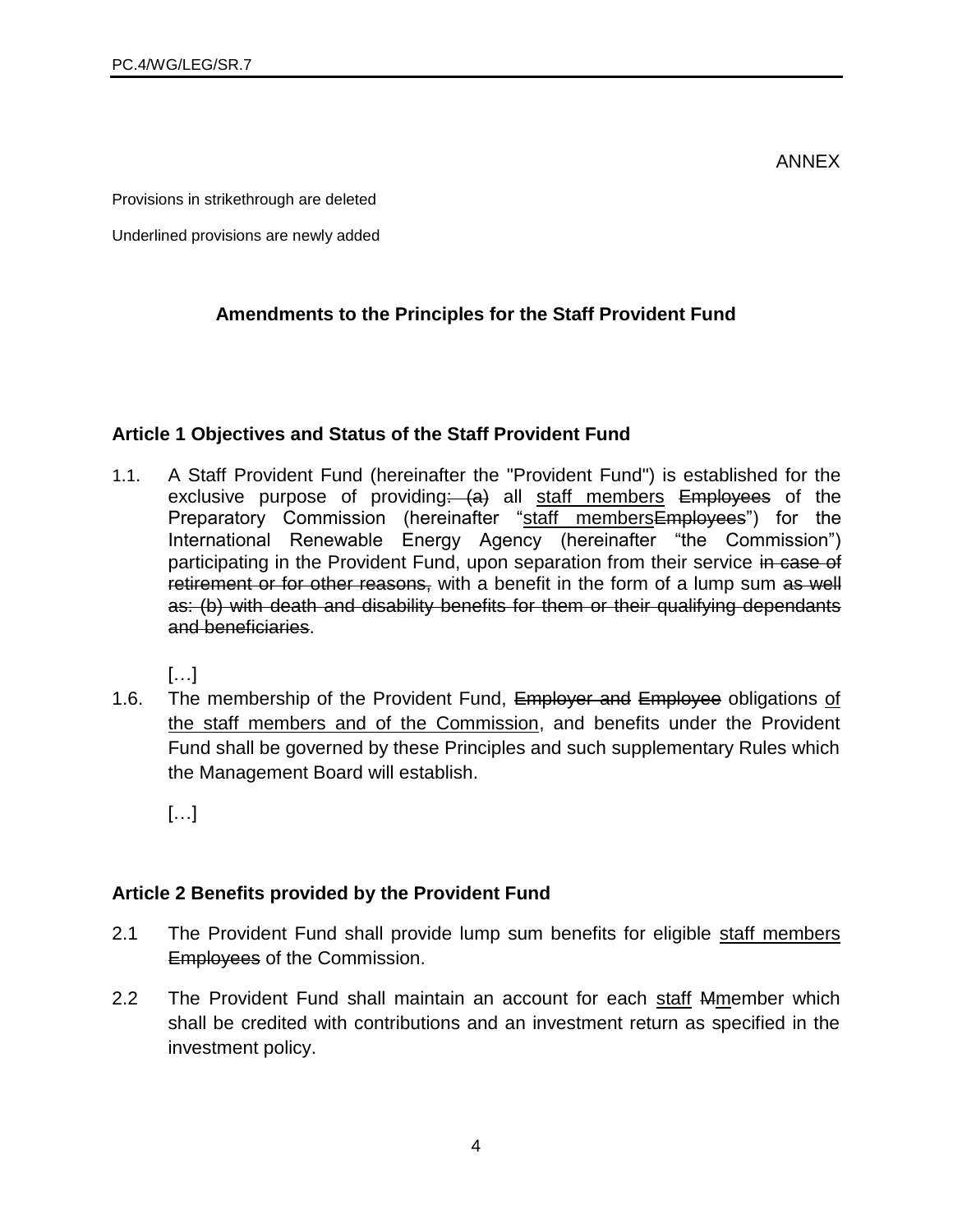- 2.3 The entire balance of a staff member's Employee's account shall be paid upon separation from service with retirement or upon leaving the employment at the Commission.
- 2.4 The Provident Fund shall provide death and disability benefits for eligible Employees or their qualifying dependants and beneficiaries.

## **Article 3 Funding of the Provident Fund**

- 3.1 The Provident Fund shall be funded by contributions from both the Commission as Employer and staff members the Employees.
- 3.2 Contributions to the Provident Fund shall include Basic Contributions by the Commission as Employer and contributions by staff members the Employees. In addition, the Management Board may establish Rules to permit staff members **Employees to make voluntary contributions.**
- 3.3 Basic Contributions shall be allocated to Fund Retirement Savings, Survivor and Disability Benefits and Administrative Costs of the Provident Fund. The method of such allocation shall be determined by the Management Board and be set out in the Rules.
- […]

## **Article 4 Management Board and Operations**

[…]

- 4.6 The Executive Management representatives shall be two Members of the Senior Executive Management Team as appointed by the Interim Director-General.
- 4.11 The Management Board shall appoint an independent actuary to report periodically on the Provident Fund's actuarial position.
- 4.12 The Management Board has a fiduciary responsibility to manage the Provident Fund in the best interests of all the staff members Employees.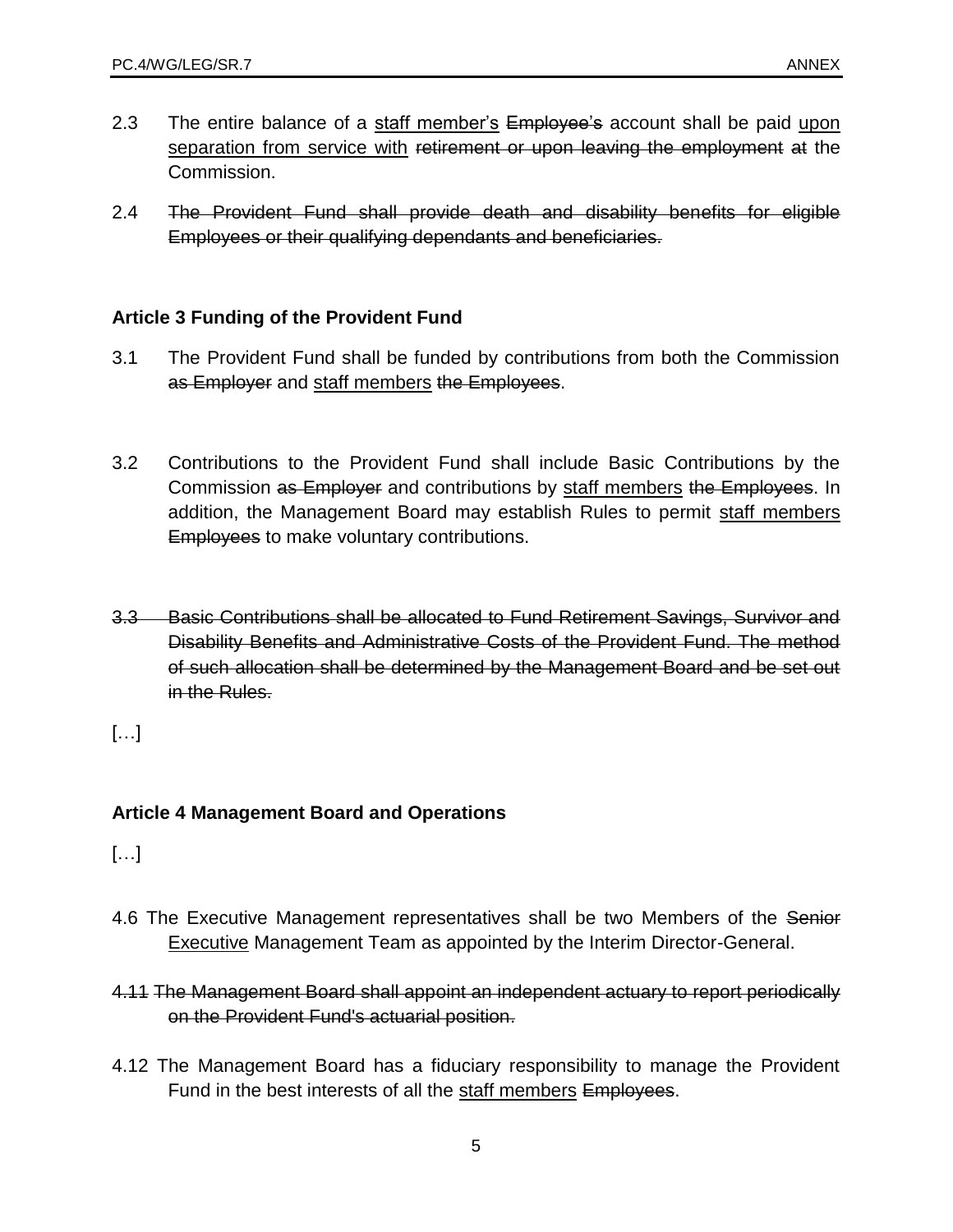# […]

## **Article 5 Contributions and Allocations**

5.1 Both, Tthe Commission Employer and staff members the Employees shall make Contributions to the Provident Fund. The Management Board is responsible to determine the level of these Contributions and the subsequent Allocations. The initial Contributions are as follows:

(a) each Employee"s Basic Contribution is 7.9% of applicable Pensionable Remuneration. The Employer"s Basic Contribution is 15.8% of applicable Pensionable Remuneration;

(b) each Employee"s Basic Contribution shall be deducted by the Employer from salary or salary replacement and shall be transmitted by the Employer to the Provident Fund together with the Employer"s Basic contribution on a monthly basis.

- 5.2 For each Employee staff member, Pensionable Remuneration is determined by rule 101.2 lit. (c) of the draft Staff Rules of the Commission.
- 5.3 The Provident Fund shall allocate Contributions to credit the relevant Employees Retirement Account and to fund survivor and disability benefits, Administrative Costs and the Investment Fluctuation Reserve in accordance with the following table:

|                                                                     | <b>Employer</b>  | <b>Employee</b> | <b>Total</b> |
|---------------------------------------------------------------------|------------------|-----------------|--------------|
| <b>End of service savings</b>                                       | <del>13.0%</del> | 7.0%            | <b>20.0%</b> |
| <b>Survivor and disability benefits</b><br>and administrative costs | 2.8%             | 0.9%            | 3.7%         |
| Total                                                               | <b>15.8%</b>     | 7.9%            | <b>23.7%</b> |

5.4 The above levels of Contribution and Allocation shall be subject to periodic review and adjustment by the Management Board in consultation with appropriate external actuarial advice.